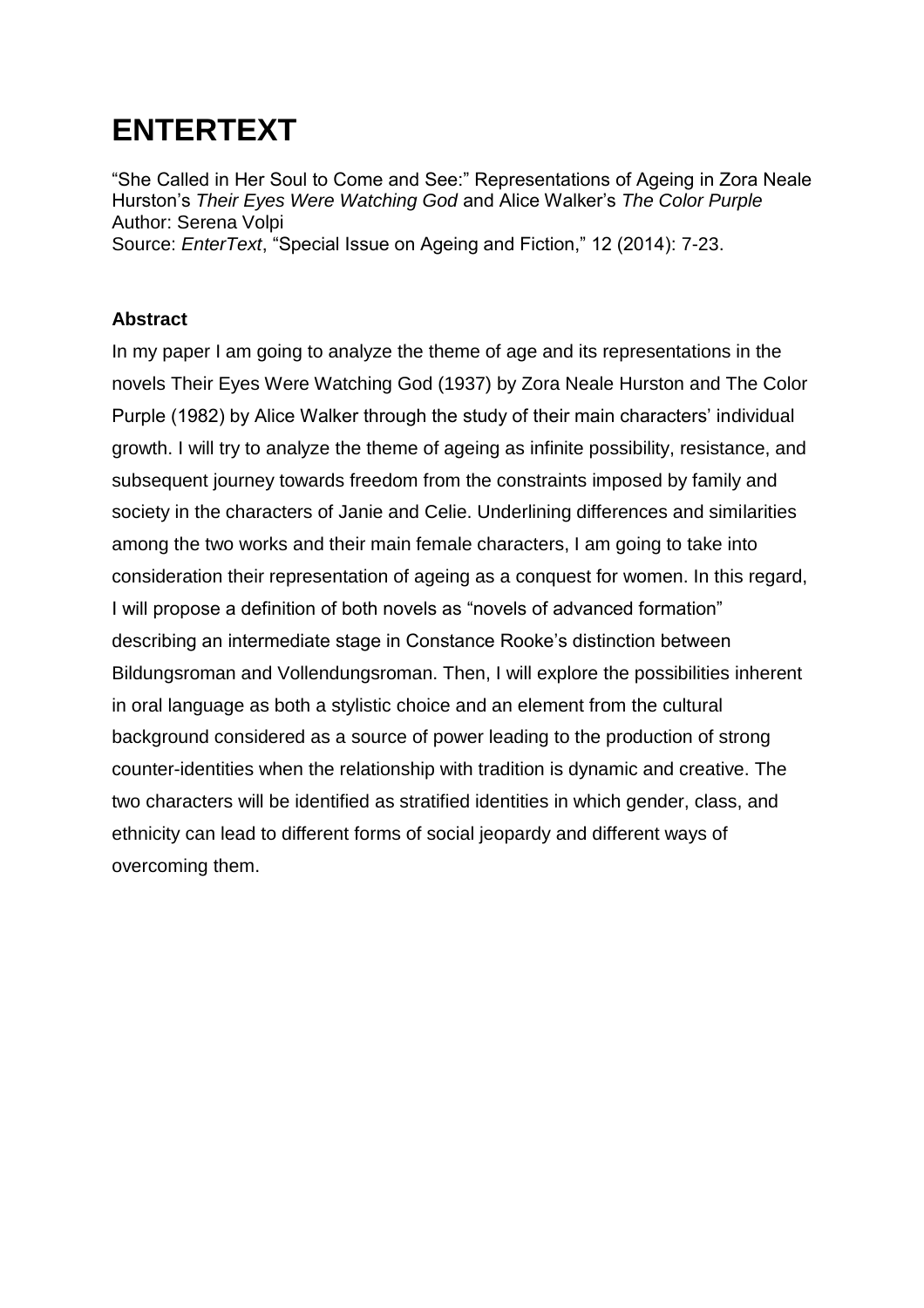## "She Called in Her Soul to Come and See:" Representations of Ageing in Zora Neale Hurston's *Their Eyes Were Watching God* and Alice Walker's *The Color Purple*

Serena Volpi

This essay analyses the representations of the ageing process in Zora Neale Hurston's *Their Eyes Were Watching God* (1937) and Alice Walker's *The Color Purple* (1982). The primary connection between these two novels of the African-American literary tradition is to be found in the matrilineal relationship between the authors, based on Walker's appraisal of Hurston as a literary ancestor and, in particular, of *Their Eyes Were Watching God* as a pivotal text both for her personal life and literary creativity as attested in Walker's words, "There is no book more important to me than this one."<sup>1</sup> This statement is particularly appropriate in reference to the relationship between her own novel and Hurston's whose "concern with finding a voice… becomes the context for the allusive affinities between Celie's letters [in *The Color Purple*] and the 'free indirect narrative of division' that characterizes its acknowledged predecessor [*Their Eyes Were Watching God*]"<sup>2</sup> according to Henry Louis Gates, Jr.'s analysis of the relationship between the texts.

By taking the two novels as examples of *Bildungsromane* or "novels of formation" developing into *Vollendungsromane*, I will utilize Constance Rooke's definition of *Vollendungsroman* as "novel of completion" relating to a later stage of the characters' lives. The thesis of the present article is considering the *Vollendungsroman* as a particularly useful framework for the analysis of both texts; in particular, *Their Eyes Were Watching God* has been previously analysed as a novel sharing some characteristics with the genre of the *Bildungsroman*, but here I will underline its connections with the female tradition of *Bildungsromane* and the centrality of the theme of loss within the genre. I do not consider the category of the *Bildungsroman*, though, completely satisfactory in relation to the two novels under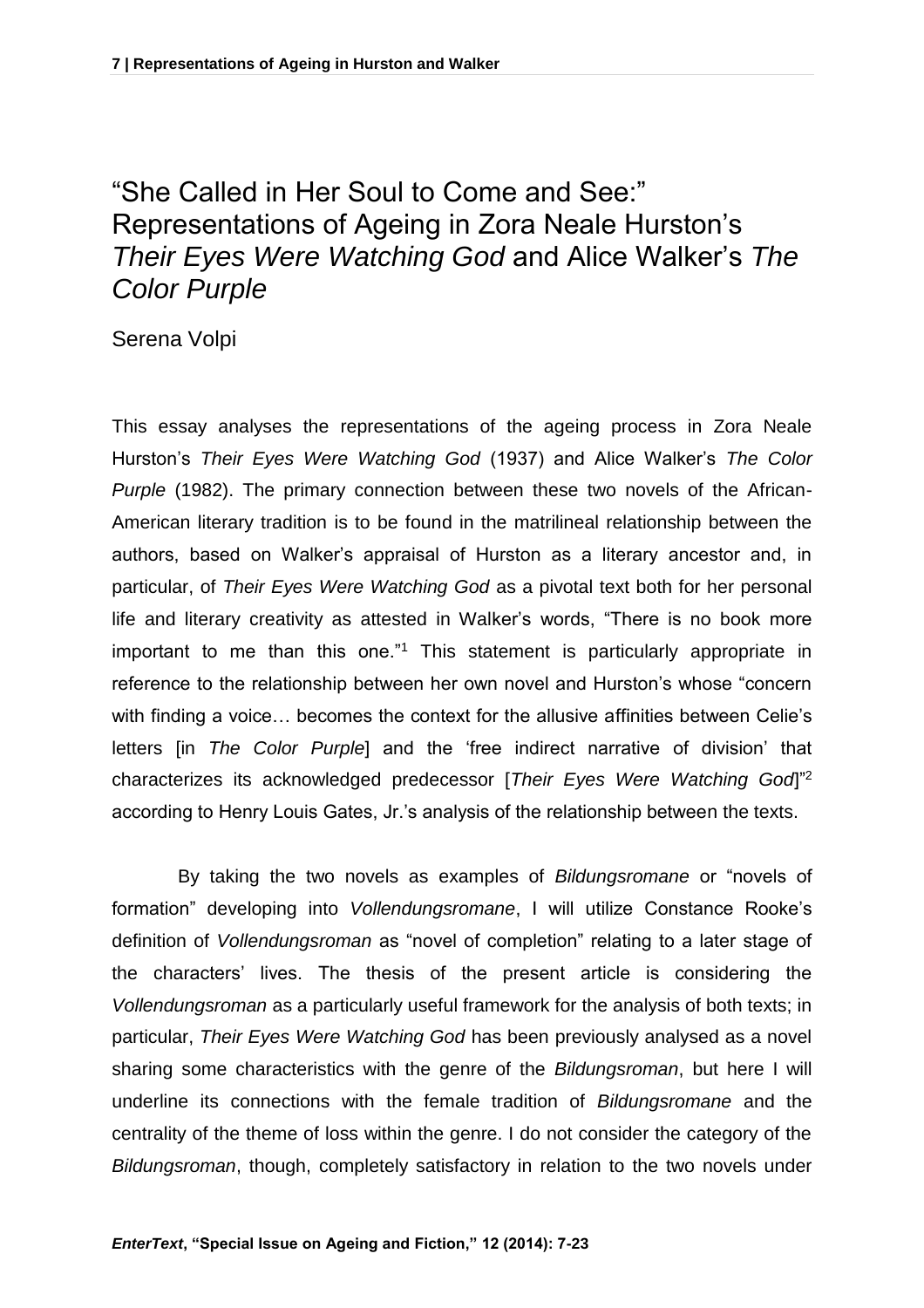consideration; in fact, if the reader focuses her/his attention exclusively on the two main characters' youth, it is not possible to understand the significance of loss and privation in the actual *Bildung* of their identities. Loss, in fact, constitutes the main link in the passage from *Bildung* to *Vollendung* in both Hurston's and Walker's novels whereas I will consider experience using Teresa de Lauretis's definition of it as "an ongoing process by which subjectivity is constructed semiotically and historically."<sup>3</sup> It is precisely around the theme of loss that the framework provided by the *Vollendungsroman* shows its effectiveness in conveying "the comparative openendedness of the 'stages', 'phases' or 'periods' into which human life is conventionally divided."<sup>4</sup> The whole process of *Bildung* acquires meaning in its relation to *Vollendung* because they are connected thanks to the transformation of loss into creative possibility for expression surfacing in the passage to a later stage of life; at this empowering turning point stands the genre of the *Künstlerroman* or "novel of artist's formation," because in both works the movement to a later fulfilling phase is marked by the opportunities provided by the artistic expressions of (oral) language and storytelling. In fact, for both Janie in *Their Eyes Were Watching God*  and Celie in *The Color Purple*, the passage between a younger phase of life marked by silence and submission and a later phase characterized by a new degree of awareness and independence finds expression in an outburst of anger in which the characters acquire a voice. The acquisition of a voice is seen as a form of empowerment circumscribed by the awareness that the subject is not divided by language, but "at odds with it."<sup>5</sup> By analysing Janie's and Celie's characters, I would like to propose a reading of their experiences as ways of "growing old" as "growing up" after "having grown up" as a way of "growing down" according to Annis Pratt's analysis of a branch of the female *Bildungsroman* which underlines its distance from a proper "novel of development."<sup>6</sup> From this perspective, by applying the model of the *Vollendungsroman* it is possible to appreciate how the development denied in youth is reached in a later stage of life in which the characters acquire a voice and, through it, new possibilities for action and representation. From this perspective, an approach linked to intersectionality theory and oral history can be helpful in understanding the role of orality, tradition, and intergenerational communication as forms of continuity in the context of a fulfilling later stage of life. In particular, the intersectional approach will be favoured because of its focus on the multiplicity of identity and the possibility for alternative accounts destabilizing the narratives of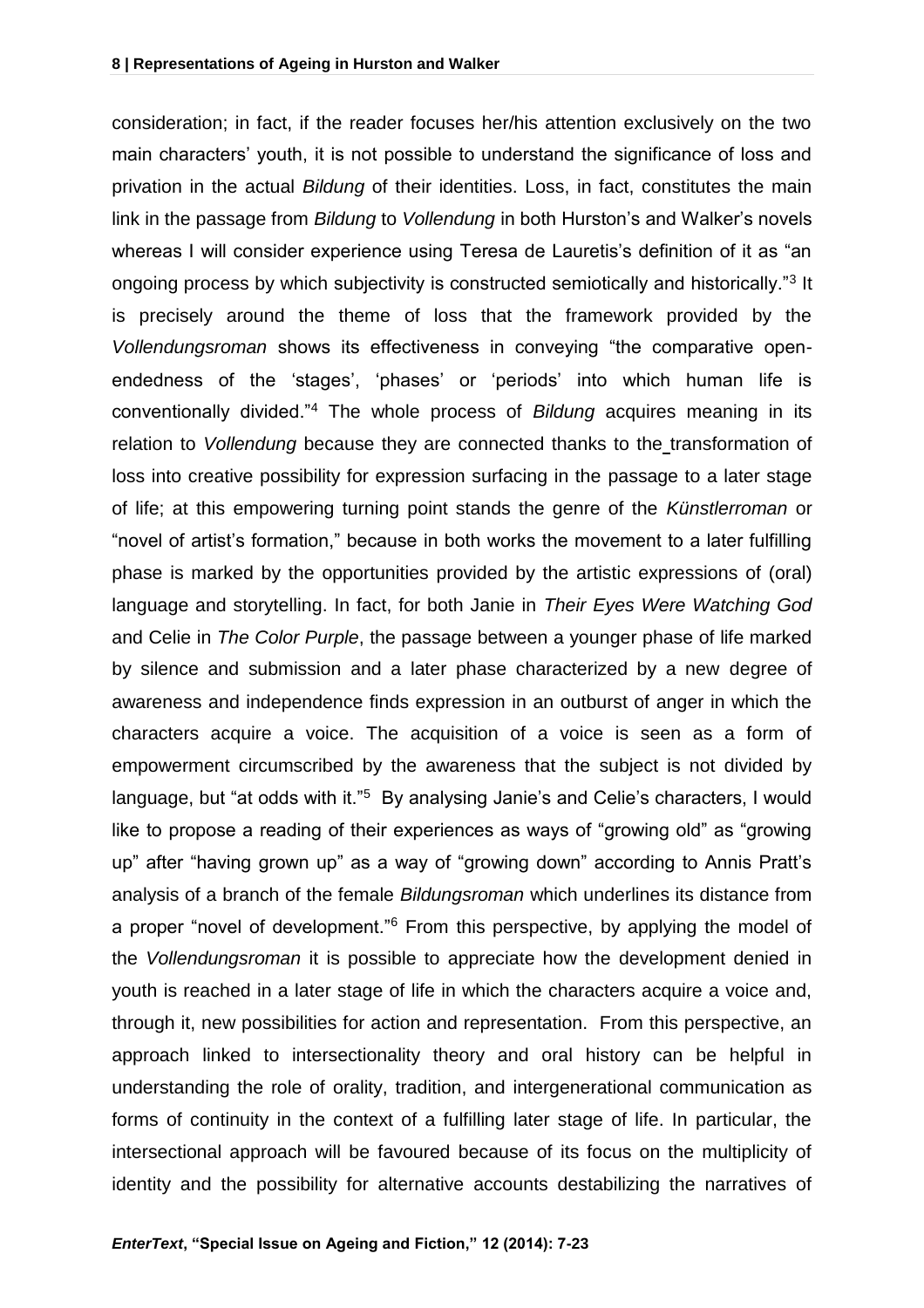marginalization widespread in diversity theory. From this context, intersectionality will be used to reveal the ways in which, at the analytical micro-level of Janie's and Celie's narrative lives, the emergence of forms of resistance articulated through language reveals the interconnectedness of "multiple axes of power relations"7 (linked to race, ethnicity, class, gender, sexual orientation) in which age can be used as a further coordinate of domination or, as in the case of the two novels here analysed, as a resource for liberation from networks of oppression experienced in previous phases of life.

*Their Eyes Were Watching God* has been analysed as a quest narrative in which its main heroine, Janie Crawford, finds the way to affirm her voice after long years of silencing and submission. This quest theme is reprised in Walker's *The Color Purple* in the character of Celie who, after a life marked by abuse and bullying, acquires independence and freedom of agency. In these novels, Hurston and Walker do not link representations of ageing to a progressive loss of abilities, but rather mark them by a progressive awareness that transforms into resistance during the process of emancipation and liberation from the familial and societal constraints. Both novels, in fact, may be defined as 'novels of advanced formation' according to Rooke's definition of *Vollendungsroman* as complementary to the *Bildungsroman*. Furthermore, the style in which the authors write the novels is linked to the features of orality and to modalities of storytelling related to the epistolary novel and autobiography, a linkage which underlines the role of language as a source of empowerment leading to the formation of strong counter-identities when the relationship with the tradition is productive and creative. In fact, both characters have the possibility to engage with the cultural tradition they belong to by becoming active representatives within it. In this analysis, the characters emerge as stratified identities in which gender, class, ethnicity, and age can lead not only to different forms of jeopardy, but also to different ways of dealing with and overcoming discrimination.

In the context of the analysis of representations of ageing in contemporary literature, what is striking is that Hurston's *Their Eyes Were Watching God* has often been analyzed according to the coordinates of racism, classism, and sexism or what Clenora Hudson-Weems defines as the "tripartite form of oppression"<sup>8</sup> against which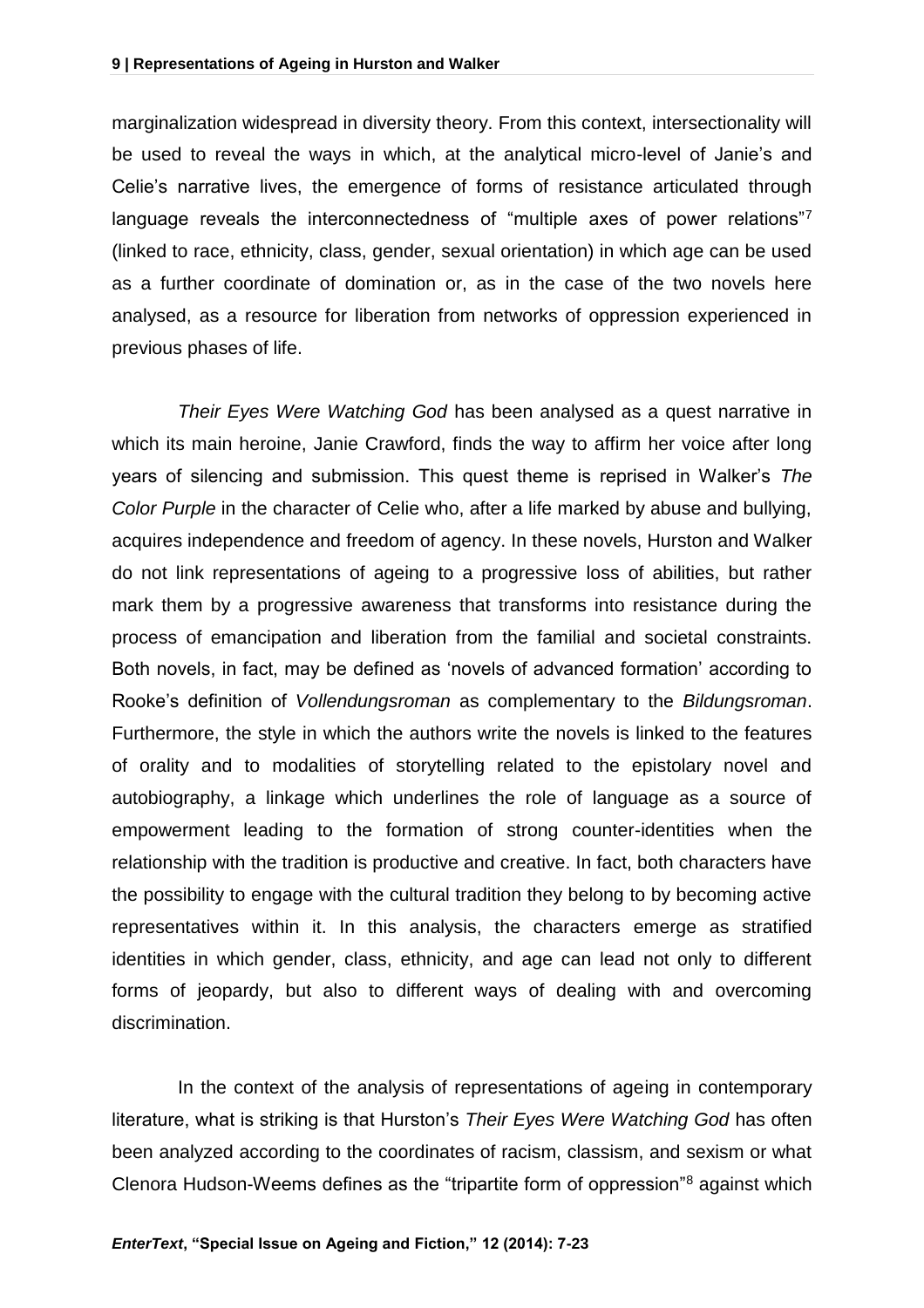African-American women define themselves. However, analysts have typically ignored Hurston's preoccupation with the significant factors of age and ageism. As the sociologists Mike Featherstone and Mike Hepworth have noticed about images of ageing in British society,<sup>9</sup> both traditional and modern representations tend to describe elderly people as dependent and powerless. By transposing these observations to the US context, it is possible to find a confirmation of the aforementioned representational attitude towards old age as attested by Sara Munson Deats and Lagretta Tallent Lenker in their discussion of the essay "Aging and the African-American Community: The Case of Ernest J. Gaines" by Charles Heglar and Annye L. Refoe. Deats and Tallent Lenker observe that "mainstream culture tends to stereotype the elderly as sedentary, set in their ways, and physically or emotionally inactive," but at the same time they stress the potential inherent in the African-American literary tradition in its capacity for providing "a wealth of alternative views that demonstrate the emancipatory possibilities of late life."<sup>10</sup> Although things are changing and disciplines like oral history have started to provide elderly people in general with the means and possibilities for representing themselves, still the early contribution of Hurston to an alternative representation of the ageing process must not be underestimated, much less ignored, as it can be considered as a first step in the elaboration of an alternative set of representations for the elderly developed within African-American literature.

The preoccupation with age enters Hurston's text from the very start when Janie comes back to Eatonville after leaving it to follow her younger lover Tea Cake. In this extract, we find the voices of the people of the village gossiping about her return.

[...] What dat ole forty year ole 'oman doin' wid her hair swingin' down her back lak some young gal? – Where she left dat young lad of a boy she went here off wid? – Thought she was going to marry? – Where he left *her*? – What he done wid all her money? – Betcha he off wid some gal so young she ain't even got no hairs – why she don't stay in her class?<sup>11</sup>

The final remark "Why she don't stay in her class?" is better understood as "Why doesn't she behave according to her age?" (or what is considered appropriate for a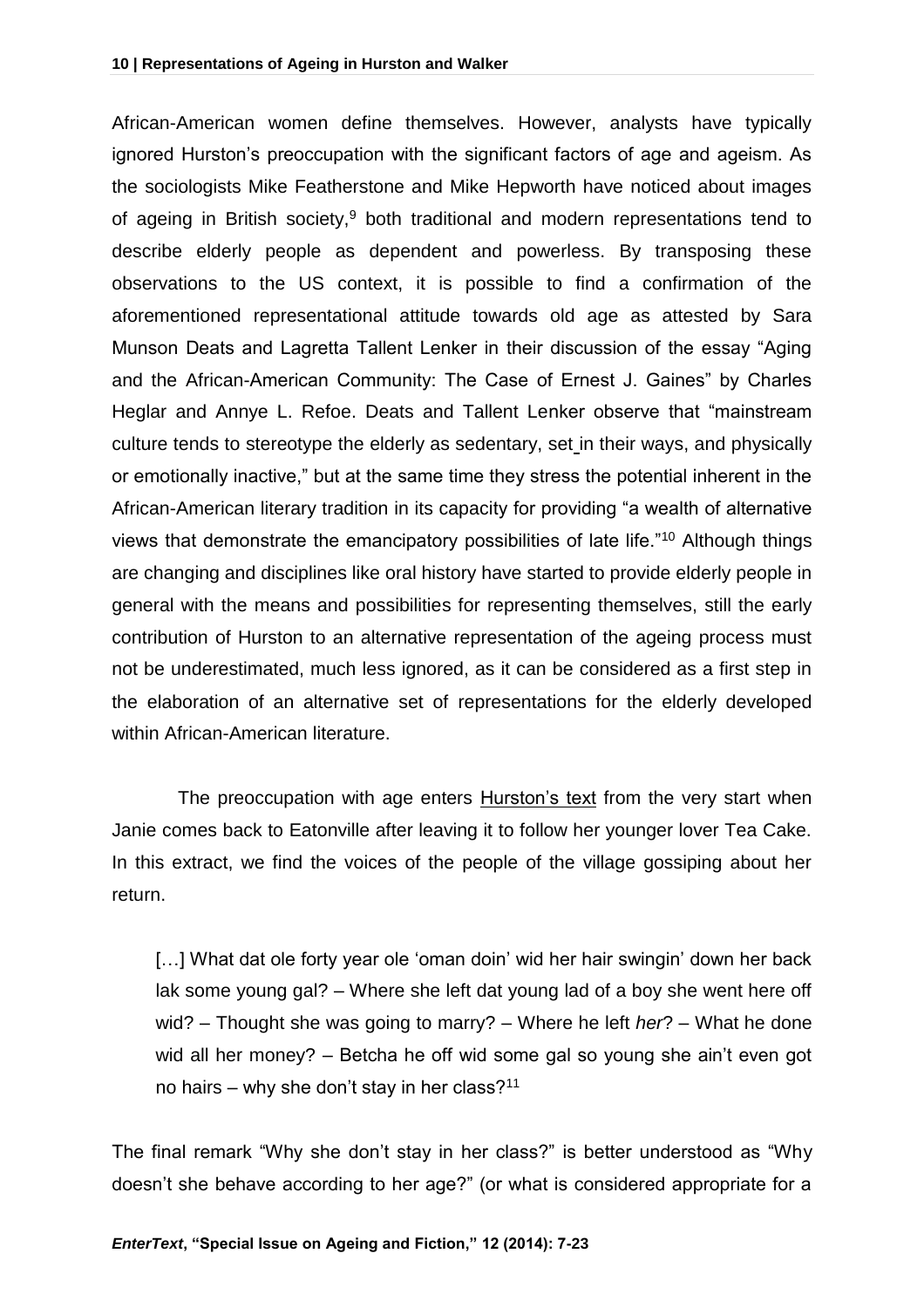woman of her age) and underlines the presence of "prescriptions for what we nowadays call 'successful' (positive) as distinct from 'unsuccessful' (negative) ageing."<sup>12</sup> For the people in Eatonville, the socially accepted image of an ageing woman does not match with Janie's appearance and behaviour. The problem is that Janie does not behave according to their model of appropriateness related to the stage of life she occupies. More than unsuccessful, her way of ageing is considered 'dishonorable'<sup>13</sup> according to the vision of age accepted within her community.

Hurston's depiction of forty-year-old Janie's actions could be an exemplification of what Featherstone and Hepworth describe as the passage between traditional and modern images of the elderly in British popular literature from the 1920s onwards.<sup>14</sup> That is, a critical reading along these lines could see Janie creating a progressive distance between middle and old age, as the first is described as "an extendible phase of vigorous and self-fulfilling life." However, that critical reading would fail because what emerges from the reading of *Their Eyes Were Watching God* is that the previous part of Janie's life has not been active and self-fulfilling at all. From this perspective, it is possible to underline the complementary relationship between *Bildungsroman* and *Vollendungsroman*, since the second part of the character's life represents that chance of development that has been denied in her previous process of growth. As observed by Bonnie Braendlin, the classical *Bildungsroman* is "[…] a novel of the formation of personality or identity, of an individual (often adolescent) coming to consciousness, shaping and being shaped by social and cultural ideologies as expressed in such discourses as those of education, religion, the law, and the media."<sup>15</sup>

*Bildung*, in German, refers at the same time to education or formation and culture and, as Braendlin suggests, represents both a "self-development journey" and the goal of that same journey.<sup>16</sup> Franco Moretti notices that the role of *Bildung* in modern European and American contexts is "the integration of youth in the society" whose meaning is not necessarily "a mindless adherence" to that society, $17$  but it certainly means an understanding of how society works and the character's attempt to harmonize with it in his/her individual trajectory towards autonomy. Although Maria Karafilis delineates the *Bildungsroman* in its classical form as a genre with specific geographical and historical origins (Germany, 18<sup>th</sup> century) following the journey of a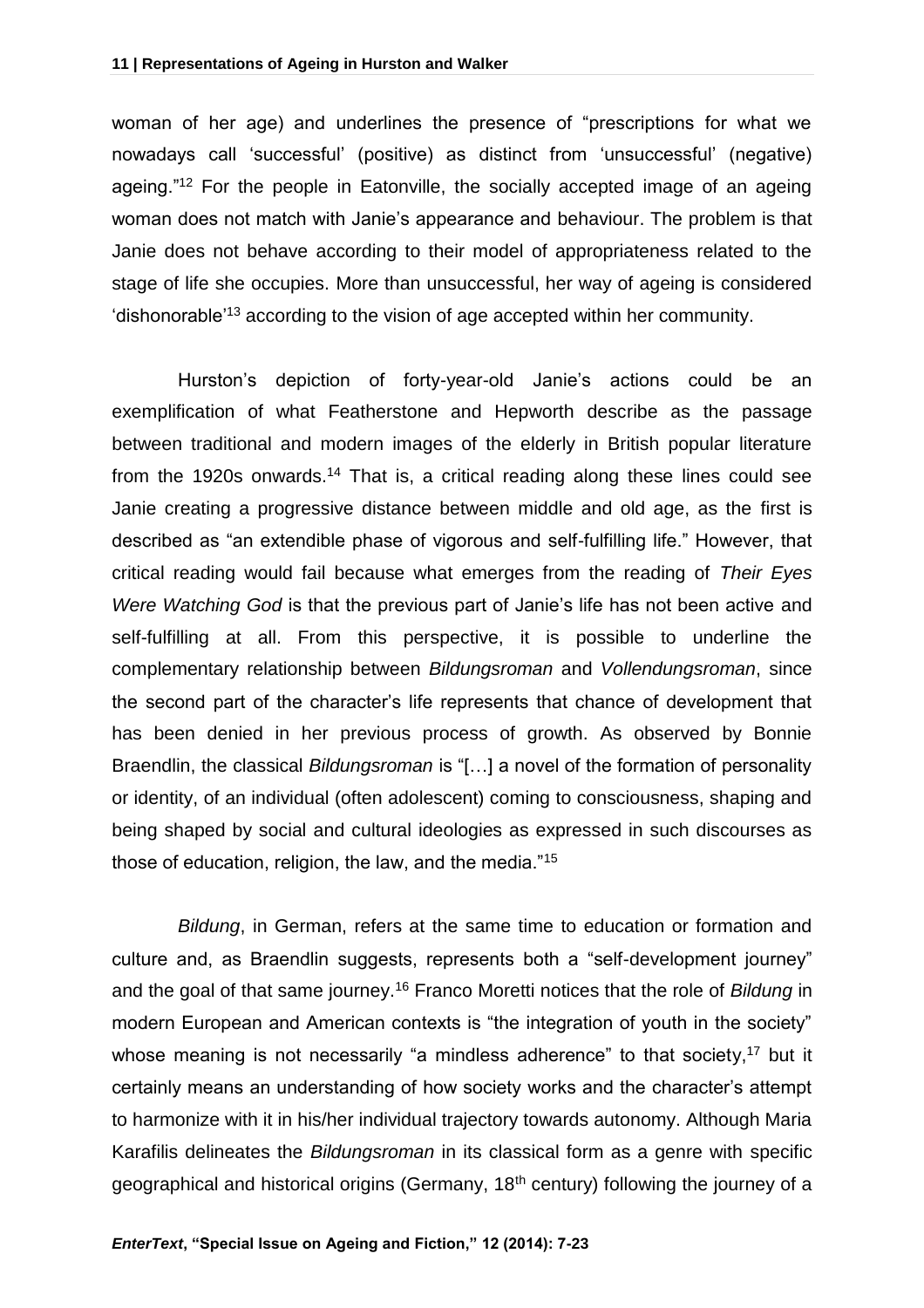(usually male) character in his acculturation and successful integration within society, this literary form has nonetheless been productive both in postcolonial and American literature by writers, especially women, belonging to ethnic minorities.<sup>18</sup> Indeed, in these contexts, the genre has revealed its potentialities as a "[…] comment on dominant Euro-American society by revising or even rejecting some of its values and certain aspects of its literary traditions."<sup>19</sup> The condition for success in twentiethcentury *Bildungsromane* by women of colour is, according to Françoise Lionnet's definition of *métissage*, "the simultaneous revalorization of oral traditions and reevaluation of Western concepts... the site of undecidability and indeterminacy."<sup>20</sup> The rewriting of the genre by these writers has underlined a context of constant negotiation between values such as the importance of the community in a person's development as Karafilis discusses in Sandra Cisneros's *The House on Mango Street*.

In both Hurston's and Walker's novels, the female character's development is marked by silence and apparent submission to social demands: actually, in this case, society does not expect from them some kind of integration and success, but just that "mindless adherence" that Moretti identified as not the real goal of the *Bildungsroman*. From this perspective, both *Their Eyes Were Watching God* and *The Color Purple* would adhere to the conventions of the female *Bildungsroman*; in fact, as observed by Annis Pratt and Barbara White,

[the protagonist] does not *choose* a life to one side of society after conscious deliberation on the subject; rather, she is ontologically or radically alienated by gender-role norms from *the very outset*. Thus, although the authors attempt to accommodate their heroes' *bildung* or development to the general pattern of the genre, the disjunctions we have noticed inevitably make of the woman's initiation less a self-determined progression towards maturity than a regression *from* full participation in adult life.<sup>21</sup>

It is at this point that the integration between the genres of *Bildungsroman* and *Vollendungsroman* seems to be essential for the deployment of the characters' potentialities. In fact, according to the definition by Constance Rooke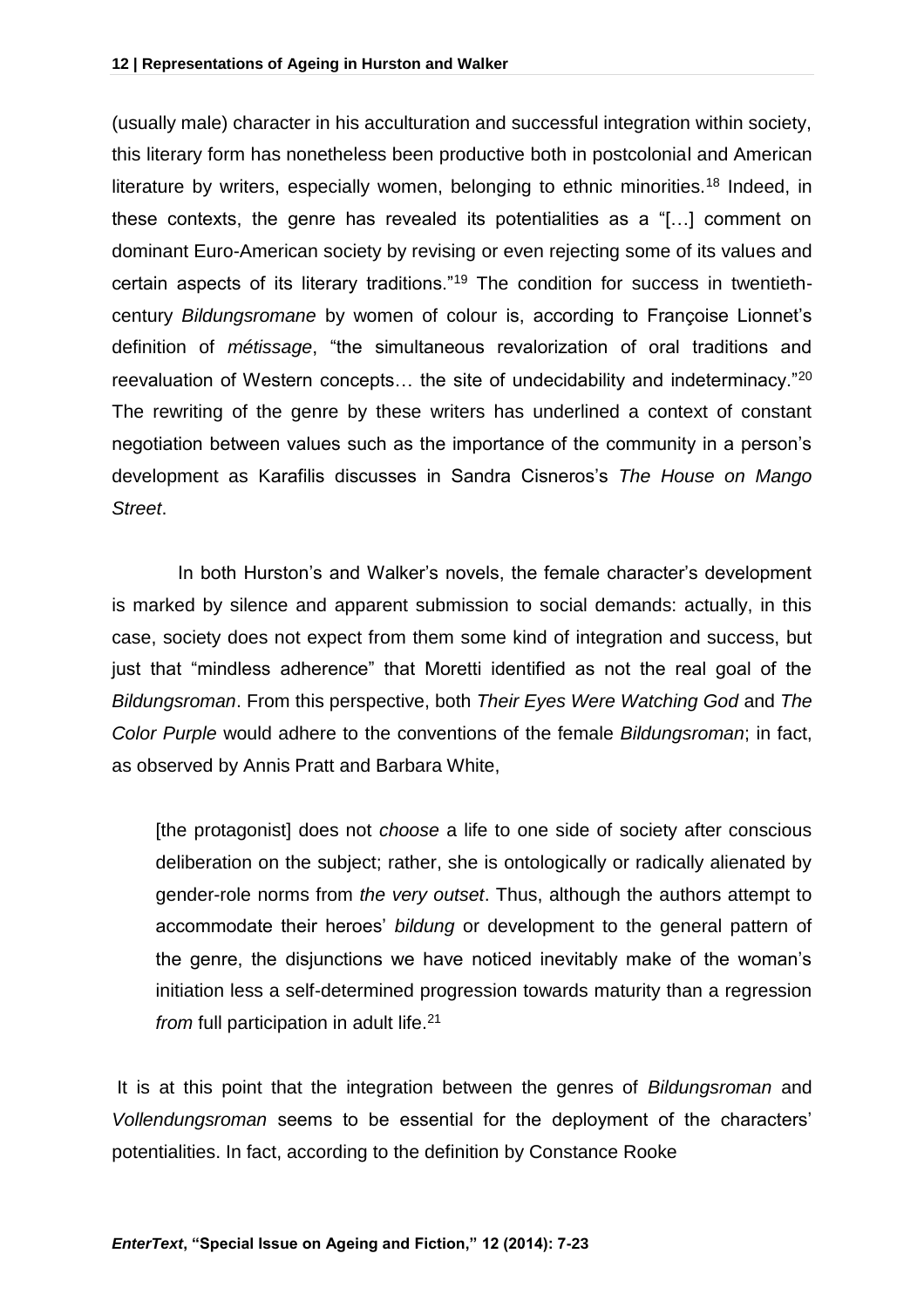The task of the *Vollendungsroman* is to discover for its protagonist and for the reader some kind of affirmation in the face of loss… Our lives are temporary; all are circumscribed by the reality of death. But this is felt more strongly in fiction concerned with old age, so that a special intensity, resulting from the darkness to darkness, characterizes the *Vollendungsroman*. The writer's imagination is challenged by the prospect of the character's demise and by the need to 'capture' a life before it vanishes.<sup>22</sup>

The capacity of the *Vollendungsroman* of dealing with loss marks its connection to the female *Bildungsroman*; as underlined by Carol Lazzaro-Weis, the literature of the 19<sup>th</sup> and 20<sup>th</sup> centuries presents us with heroines dealing with different kinds of losses in relation to their autonomy and creativity.<sup>23</sup> Lazzaro-Weis agrees with Pratt's view that women are confronted with models for "growing down" rather than "growing up" like it was expected from their male counterparts.<sup>24</sup> Both Janie and Celie, in fact, are not expected to actively participate in society and in processes of meaning-making: their personal trajectories in younger years relegate them to subordinate, almost invisible (and mostly silent) roles. The development which has been denied and discouraged has the possibility to occur only when the coordinate of age comes into play not as a further element of oppression, but as a chance of liberation thanks to the possibility of engaging "(…) in the practices, discourses… that lend significance (value, meaning, and affect) to the events of the world..."<sup>25</sup> according to Teresa de Lauretis's definition of experience as "the process" by which subjectivity is constructed." From this perspective, identity is conceived as "a point of departure," neither an immutable unit nor an incontrovertible destiny when ageing enters the stage and confronts the character with conceptions of self and identity "[…] seen as a series of shifting positions within specific and material contexts."<sup>26</sup>

In her study of *Their Eyes Were Watching God*, Leigh Anne Duck applies Bakhtin's genre theory to Hurston's novel. She sees as one possible reading of Janie's trajectory "… the traditional pattern of the *bildungsroman*, in which protagonists must overturn their early belief-systems as they discover that the communities of their youth were unaware of the changes affecting the larger world."<sup>27</sup> In *Their Eyes Were Watching God*, a scrutiny of Janie's younger years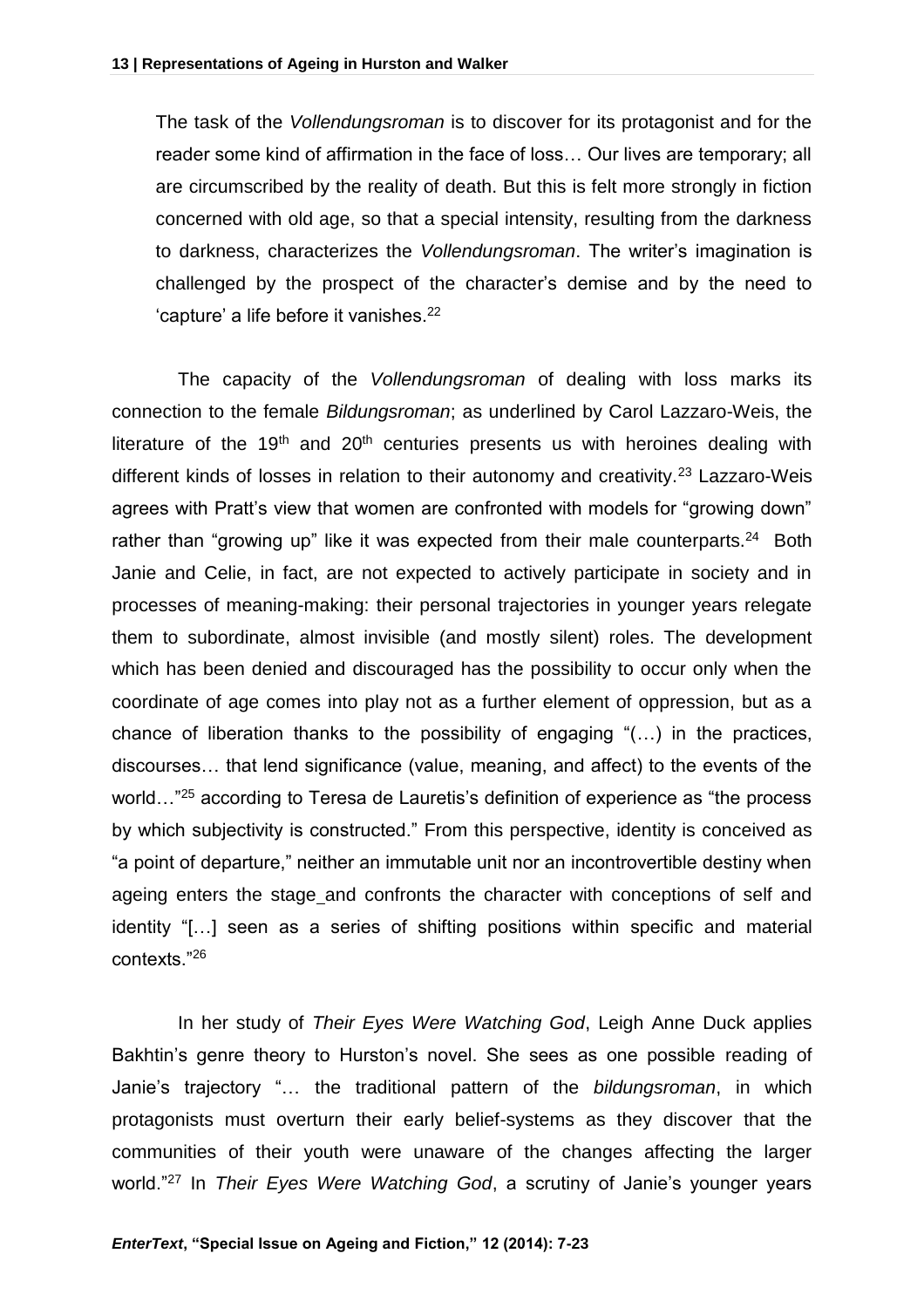reveals that she did not have any kind of decision-making power in her life. At seventeen, she is forced by her grandmother to marry a man she does not love. After her grandmother's death, Janie leaves her husband for another man who eventually encages her within an oppressive relationship where he continually silences and diminishes her. After her husband's death, the forty-year-old Janie is finally able to live by herself, run away with a younger partner, and choose a life according to her wishes. The contrast between the first part of her life and the second is striking. In the first part, she always subordinated herself to her grandmother's desires and her husband's wishes, thereby forgetting herself under the strain of not wanting to deceive her dear ones, which only led to a scission inside her being; whereas in the second part, she mends herself and takes control of her life. The passage below portrays the transition

She wasn't petal-open anymore with him. She was twenty-four and seven years married when she knew. She found that out when he slapped her face in the kitchen. (…) She had no more blossomy openings dusting pollen over her man, neither any glistening young fruit where the petals used to be. She found that she had a host of thoughts she had never expressed to him, and numerous emotions she had never let Jody know about. Things packed up and put away in parts of her heart where he could never find them. She was saving up feelings for some man she had never seen. She had an inside and an outside now and suddenly she knew how not to mix them.<sup>28</sup>

The narratives emergent from Featherstone and Hepworth's interviews of the elderly parallels Janie's image of division and disillusionment, although with a difference. When they were confronted by the changes of time on their physical appearance, Featherstone and Hepworth's narrators consistently invoked the recurrent motif of the divided being in their long view of ageing. Janie's experience is different, though, in that she is physically young and beautiful throughout the years, while inside she ages rapidly, leaving all her inner life hidden from her partner, saving a space of interior autonomy from his abusing behaviour in order to survive. Furthermore, the passage also accounts for the acquisition of self-consciousness by the protagonist and a subsequent degree of alienation from external conditions where this newly acquired awareness cannot find a proper expression. This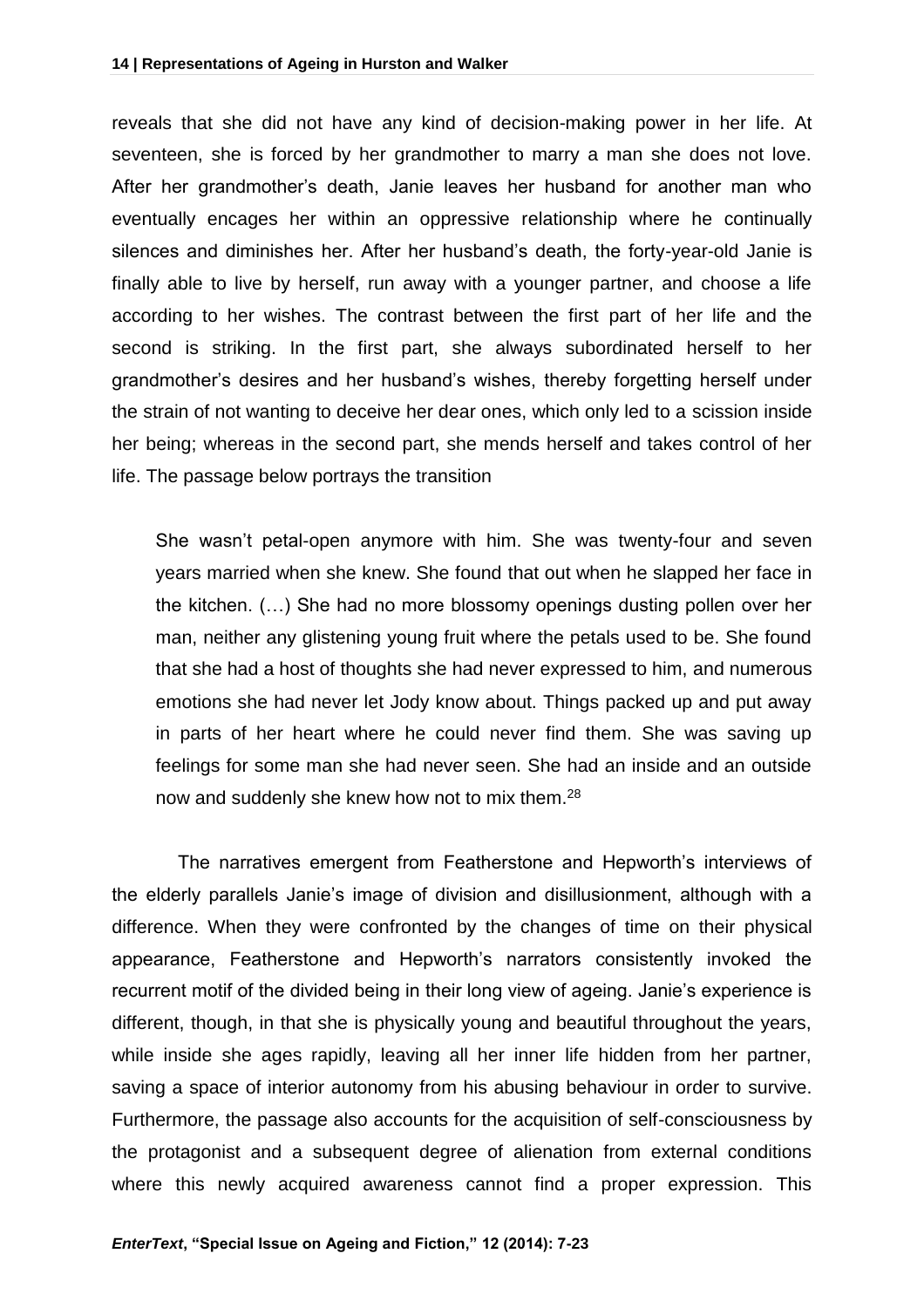condition closely brings to mind that of the twentieth-century-artist in the *Künstlerroman*, or novel of artistic formation; in this genre, "[t]he net effect of this corrosive self-consciousness is total alienation from the felt experience of life" where "[t]he self-conscious outsider… runs the risk of non-being, non-identity."<sup>29</sup> As the position occupied by Janie in the African-American community and in her marriage is already menaced by the risk of annihilation, it is possible to read this representation of division reads like a conscious act of survival and resistance. Moreover, as underlined by Anne M. Wyatt-Brown, "[l]iterary manuscripts suggest that middle-age can provide an important creative turning point"<sup>30</sup> and this seems particularly true in relation to the birth of Janie's artistic creativity if it is taken into account that, according to Hite's analysis "Janie… produces a story with Pheoby rather than children in any of her three marriages"<sup>31</sup> while becoming "the author of her own story, both source and subject of maternal wisdom, in effect giving birth to herself"32 and to the artistic possibilities of her narrative.

Celie, the main character and narrative voice in *The Color Purple*, lives a very similar experience as Janie. After being abused by her stepfather and mistreated by a husband she did not choose, she finds freedom and independence in a later stage of her life and will enjoy them throughout old age, as highlighted in her granddaughter's memories in *The Temple of My Familiar* (1989). Thanks to the relationship with Shug, her husband's ex-lover, Celie speaks up after years of silenced assertiveness, leaves her uncaring husband and becomes financially and emotionally independent. As suggested by the sociologists John Bond and Peter Coleman, "ageing itself" can become "a creative enterprise."<sup>33</sup> In the idea of ageing as a process encouraging creation, it is possible to find a further link between *Vollendungsroman* and *Künstlerroman* in relation to Hurston's and Walker's works; in fact, it is only in a later stage of life that Janie is able to weave the text of her own story and ultimately provide it with meaning while Celie becomes a tailor, a final embodiment of her progressive acquisition of agency towards her own narrative.

In both Janie's and Celie's experiences, the passage between *Bildung* and *Vollendung* is marked by an outburst of anger, which helps them in acquiring a voice. From this perspective, as Kathleen Woodward observes, "the rhetoric of anger" represents "a strategy, calling up the cultural memory of militant women in the 1960s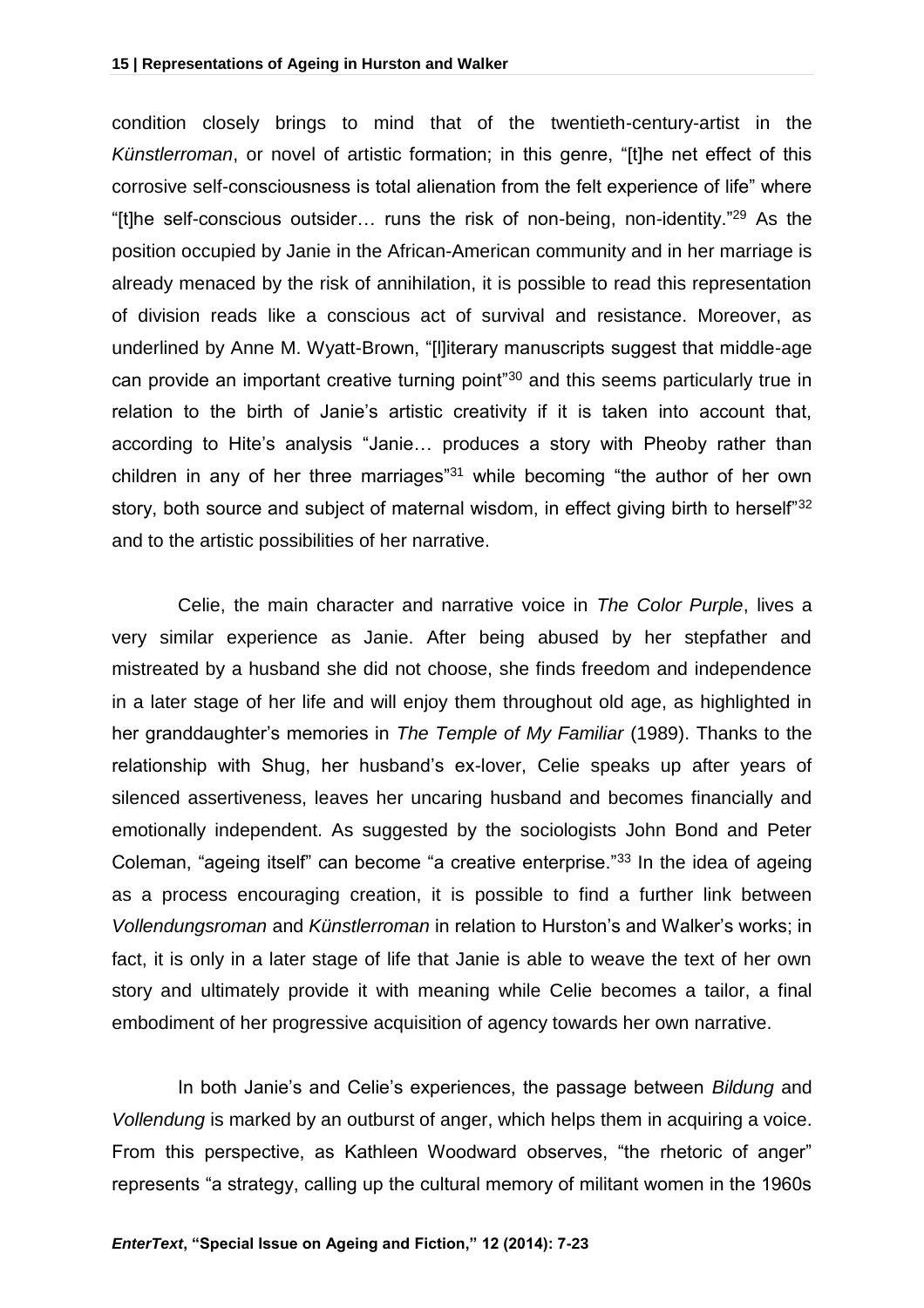and evoking anger as a powerful binding force."<sup>34</sup> The memory of militancy can represent an important part of Walker's biography interspersed throughout her novels, but Hurston's importance as a model for her indicates that a certain degree of militancy was already present before the counter-cultural movements of the 1960s.

Unmistakably, in Hurston's and Walker's representations of anger, the power of the word acquires the potency to change their main characters' lives. We do not find that discrepancy between wisdom and anger which, according to Woodward, marks old age in contemporary American society. Rather, Woodward observes that "the cultural prohibition of anger in older people in the United States"<sup>35</sup> would have damaging effects as the "social politics of aging" relies "on a rhetoric of emotion."<sup>36</sup> While neither Janie nor Celie have not reached old age yet, their female *Bildung* seems marked by loss in various ways, which points to the main reason why the subsequent sections of their lives can be considered so comparable to old age. According to the definition by Hepworth, they are in that particular phase of life in which they are "ageing *into* old age" that is "a constant reminder that… the point of entry into old age is literally… a symbolic construct which is interactively produced as individuals attempt to make sense of the later part of life."<sup>37</sup> In their early years, both characters have learnt how to cope with different forms of discrimination and this has led to the formation of strong counter-identities rebelling against the possibility of their textual death. As observed by Rooke in relation to the *Vollendungsroman*, the genre focuses on the "deconstruction of ego" and it is precisely this deconstructive process that renders Janie and Celie aware of the interconnections of power relations in their lives and how these work in order to diminish and silence them. Within the novels under examination these attempts work as textual "attempted murders" as exemplified by the premature death of Janie's husband following a verbal confrontation in which the two characters face one another exactly on the subject of ageing, as we can see in the following passage:

"T'ain't no use in gettin' all mad, Janie, 'cause Ah mention you ain't no young gal no mo'. Nobody in heah ain't lookin' for no wife outa yuh. Old as you is."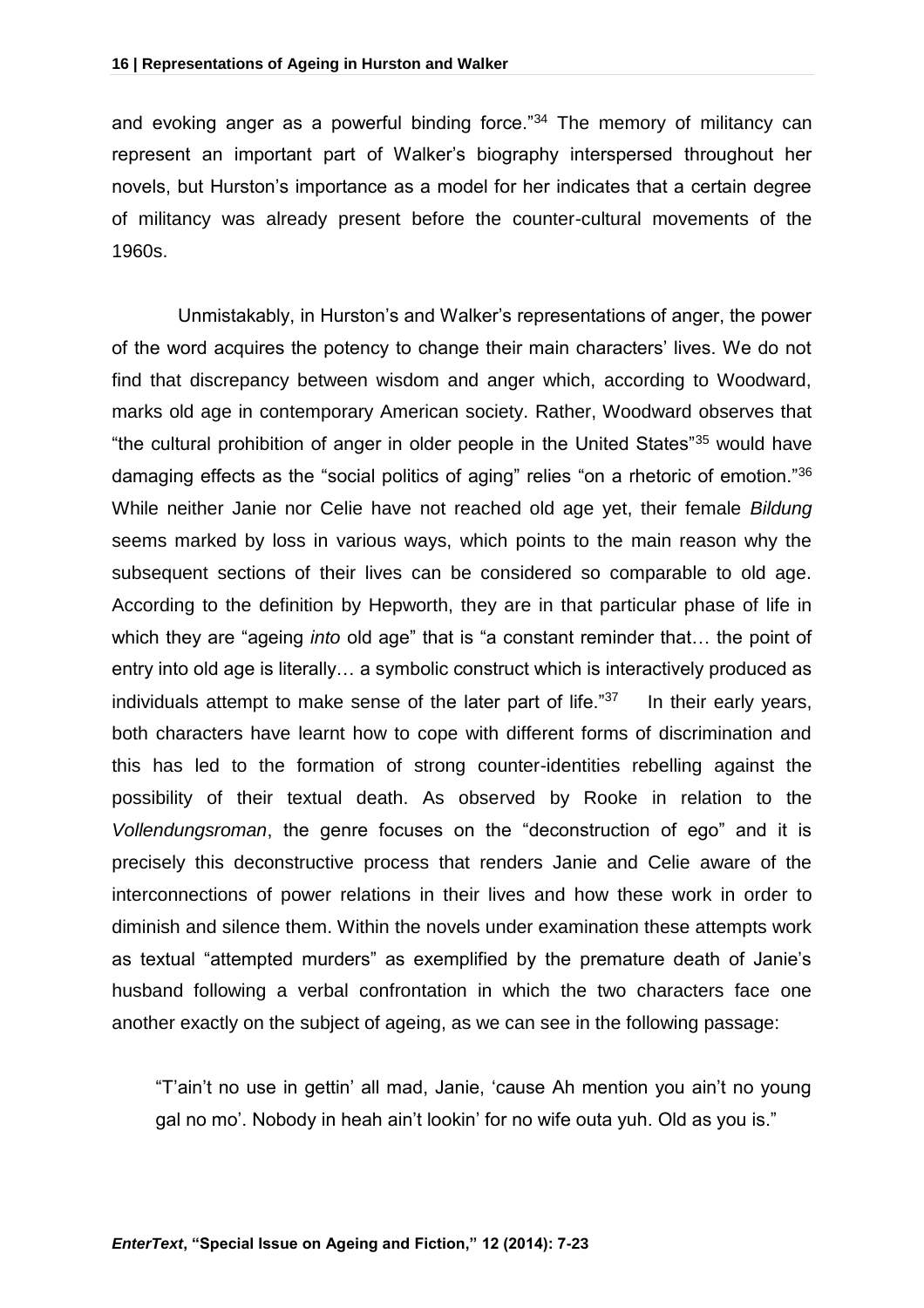"Naw, Ah ain't no young gal no mo' but den Ah ain't no old woman neither. Ah reckon Ah looks mah age too. But Ah'm uh woman every inch of me, and Ah know it. Dat's uh whole lot more'n *you* kin say. You big-bellies round here and put out a lot of brag, but 'taint nothin' to it but yo' big voice. Humph! Talkin' about *me* lookin' old! When you pull down yo' britches, you look lak de change uh life." <sup>38</sup>

This exchange takes place after long years of Janie's silence and submission. Her ability to find a voice in order to affirm her womanhood throughout the process of ageing constitutes a wise act of rage against the premature annihilation of her presence in the text. The focus of Jodie's speech seems to constitute an attempt at making Janie age at least at the level of language, but she is more skilled than he is at his own game and, ultimately, she is able to reverse the action against him. From that moment on, Jodie considerably ages, and he dies soon afterwards.

A similar movement is present in *The Color Purple* when Celie finds out that her husband has been hiding her sister's letters for years. Before leaving him after a life of abuse, Celie finds the courage to speak up for herself and curse him: "[…] The jail you plan for me is the one in which you will rot… I'm pore, I'm black, I may be ugly and can't cook... But I'm here."<sup>39</sup> This sentence constitutes a reference to different forms of jeopardy affecting Celie's life: class, race, and social standards of aesthetics have all contributed to her silencing throughout her youth. In an intersectional analysis, this episode can be read according to Ann Cronin's and Andrew King's definition of the aims of intersectionality as both "a theoretical approach" and "a form of narrative analysis."<sup>40</sup> In quoting Yuval-Davis, Cronin and King observe that "…intersectionality theory examines the social divisions, identifications and power relations that structure people's lives, particularly those people deemed to be marginalized."<sup>41</sup>

Compared to other approaches like the ones proposed in diversity theories, this form of analysis is particularly productive as it allows the biographical element to be determinant in the setting of later life. Notably, in both Hurston's and Walker's works it is present as a substantial reversal of those kinds of narratives Cronin and King define as "tales of marginalization" in which "[…] the equation ageing plus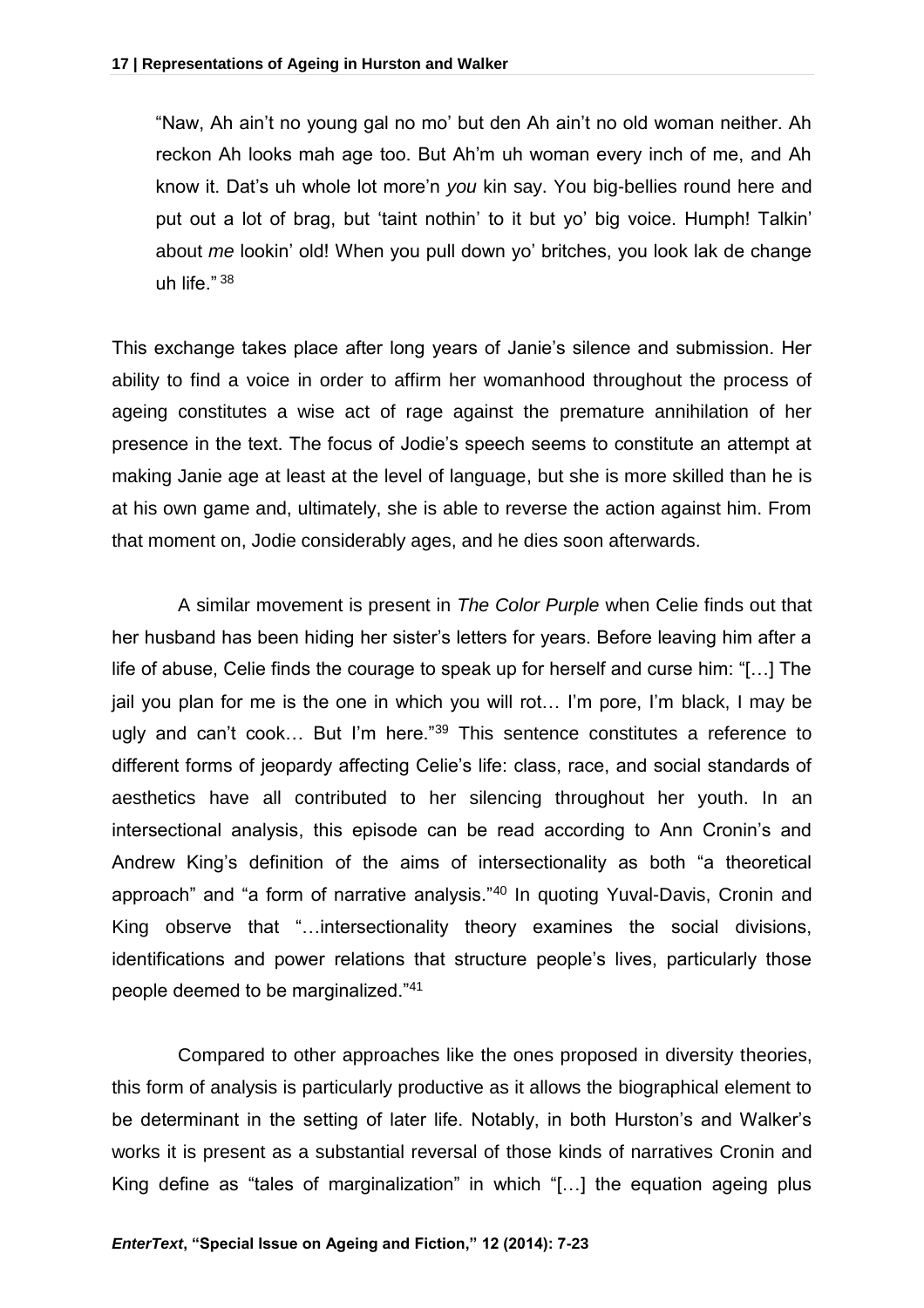sexuality equals social isolation."<sup>42</sup> Considering "a socially situated biographical context," though, a framework concerned exclusively with diversity per se is not able to represent an effective approach to alternative narratives. Making reference to the works by Patricia Hill Collins and Kimberlé Crenshaw, Clary Krekula observes that, according to an intersectional approach, it is possible "[…] to emphasize how power relations, rather than being based on additive principles, should be understood as dynamic interactions"<sup>43</sup> which accounts for "multiplicity of identities"<sup>44</sup> throughout ageing. What emerges in these interactions is the value of experience as a "process of signification" according to de Lauretis's research of a definition of female experience that is neither essentialist nor the sign of an absence. <sup>45</sup> This idea of processual experience can find an echo in Janie's words to her friend Pheoby:

[…] It's uh known fact, Pheoby, you got tuh *go* there tuh *know* there. Yo' papa and yo' mama and nobody else can't tell yuh and show yuh. Two things everybody's got tuh do fuh theyselves. They got tuh go tuh God, and they got tuh find out about livin' fuh theyselves.<sup>46</sup>

It is the consciousness rising both in Janie's and Celie's narratives that marks the passage from the *Bildung* stage as adherence to a system silencing their subjectivities to *Vollendung*, a later stage of their lives in which they can weave their memories and, in so doing, acquire a new sense of their being helping them to become active shapers of their later years. The role of language is pivotal for the creative potential of this further phase of life because, as underlined by de Lauretis, the subject is "at odds with language" more than divided by it in Derrida's sense,  $47$  so that this conflict inherent in the linguistic medium creates possibilities both for division and expression. In the development of Janie's and Celie's characters, as underlined by Cronin and King, differences do not result in disempowerment, but "[…] ageing, sexuality and socio-economic (financial) status" <sup>48</sup> intersect in their lives in empowering ways.

In Hurston's and Walker's works, awareness and empowerment are closely related to language in its oral features expressed in both speech and writing. In *Their Eyes Were Watching God*, Janie tells the story of her life to her best friend Pheoby, while in *The Color Purple* Celie weaves her narrative in a series of letters marked by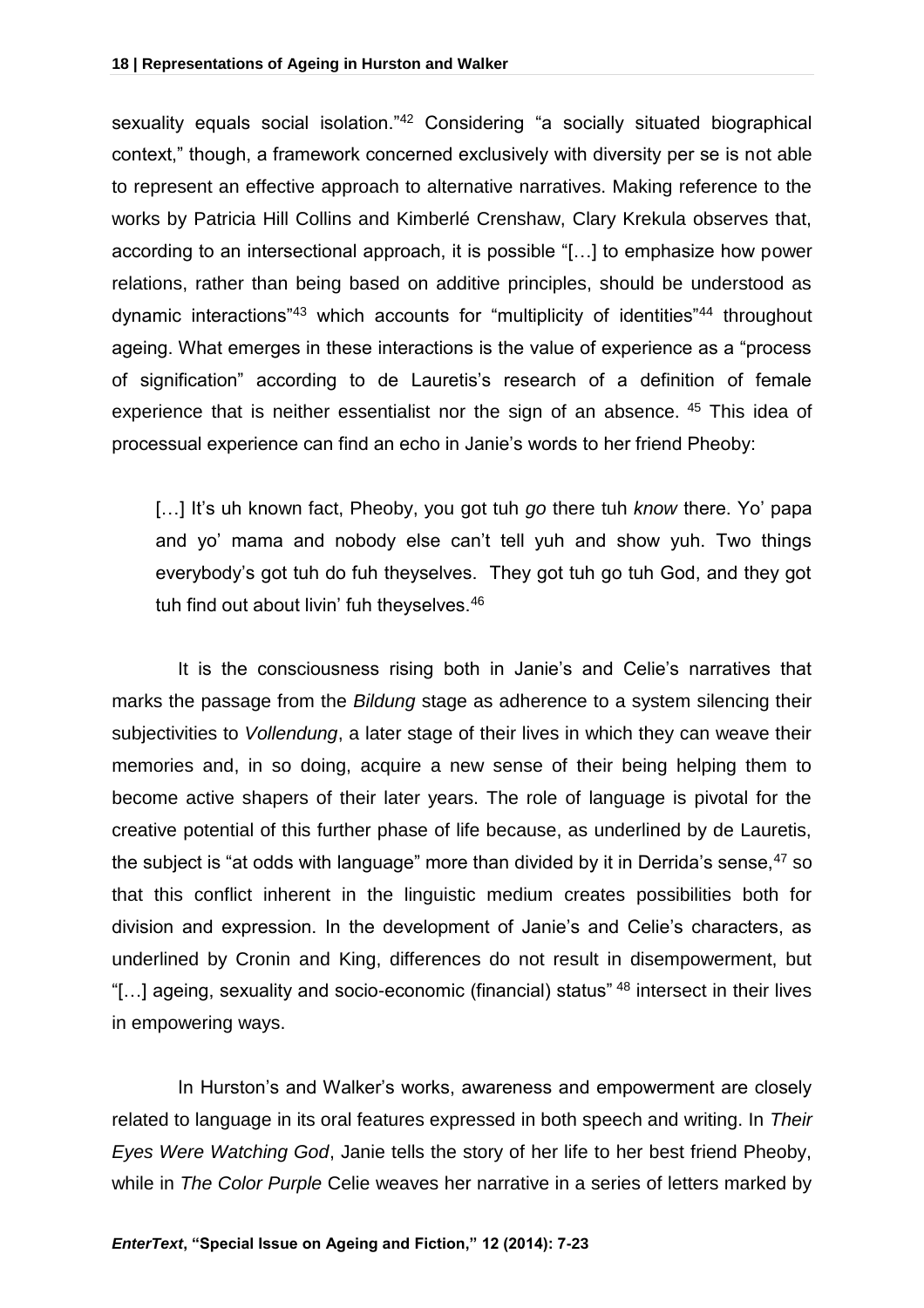orality. In this sense, it is possible to consider their narratives as examples of "oral *herstories*" connected to the definition of oral history provided by Sally Chandler as an "[…] illustration of the complex relationships among identity, perception and representation which affect the translation of experience into words."<sup>49</sup> In this kind of narrative, according to Chandler's analysis, subjectivity as the basis of oral history defines itself as a dynamic entity in its interactions with dominant discourses, local variants in their raced, classed, and gendered variations, and individual experience.<sup>50</sup> Furthermore, the idea of a possible connection between the elderly and oral history is underlined by Wilbur H. Watson in his analysis of preslavery society when he stresses the roles of the elders as "respected… repositories of cultural historical beliefs, legends, and facts;"<sup>51</sup> the further passage which both *Their Eyes Were Watching God* and *The Color Purple* make evident are the possibilities inherent in this role for (elderly) women.

This capacity to articulate a reflection on their lives and personal experience is the basis for the emergence of Janie's and Celie's voices and memories as a valuable form of continuity with younger generations, as the following passage taken from *The Color Purple* suggests:

I feel a little peculiar round the children. For one thing, they grown. And I see they think me and Nettie and Shug and Albert and Samuel and Harpo and Sofia and Jack and Odessa real old and don't know much what going on. But I don't think us feel old at all. And us so happy. Matter of fact, I think this is the youngest us ever felt.<sup>52</sup>

These final lines focus on the importance of intergenerational exchange when it is not reduced to a cause of constant conflict and the idea that society, personified in the younger generations, decides what old age means and who belongs to it according to stereotypical images of ageing. In fact, as Featherstone and Hepworth emphasize, "(…) images of ageing are stereotypes which we use to locate and identify a wide diversity of individual persons in terms of socially prescribed age categories." <sup>53</sup> If stereotypes can be overcome, the distance between generations remains, but can take two different forms as observed by Joanna Bornat who refers to it as something "… which can feel painful if it means a feeling of exclusion and the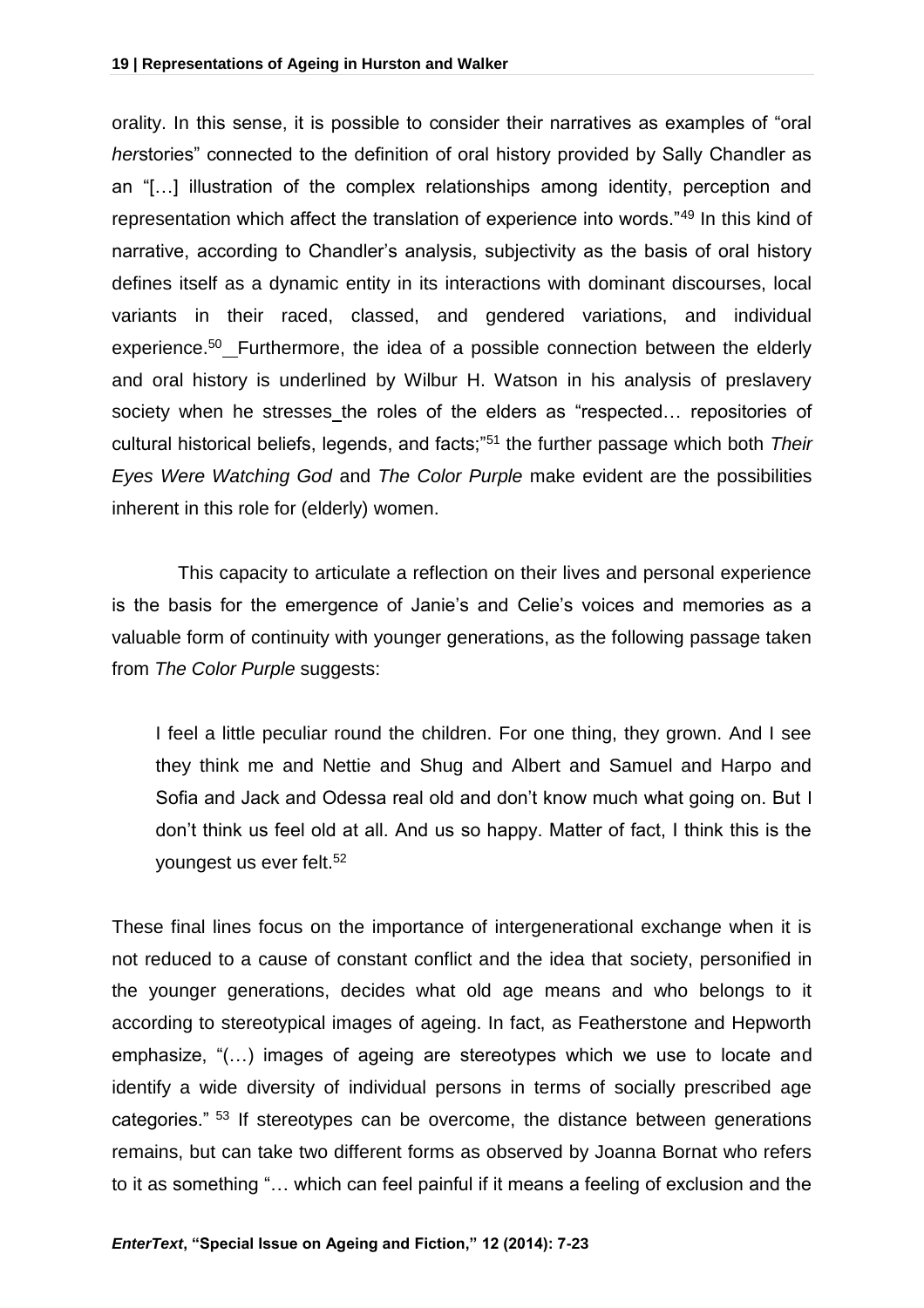loss of a sense of value. But it can be a distance to be appreciated if it helps to understand differences in experience and if it makes us search harder for continuities between generations."<sup>54</sup> As Chandler remarks in relation to oral history across generations, the conflation of *Bildungsroman* and *Vollendungsroman* in Hurston's and Walker's novels can be analysed as an "account of the changing patterns through which individuals create meanings at different points in the lifespan and across generations"<sup>55</sup> and as literary representations of how common people can turn into "their own historians and biographers"<sup>56</sup> through the devices of storytelling and epistolarity.

We have an example of this kind of continuity between generations in Celie's granddaughter's memories in *The Temple of My Familiar* in which Celie and Shug appear in the roles of grandmothers. As noted by Vita Fortunati (2003), the figure of the grandmother is linked to the ability to transmit long-lasting values to the new generation through her historical memory. Until the very end of Celie's life, she emphatically is active in building her own meanings, 'new' values – when the traditional ones have been revealed as 'fake' or oppressive - and that is exactly how Fanny remembers her. The elderly's recreation of meanings is well exemplified in Shug's gospel, above all in the following lines

HELPED are those who are enemies of their own racism: they shall live in harmony with the citizens of this world, and not with those of the world of their ancestors, which has passed away, and which they shall never see again.<sup>57</sup>

Celie's and Shug's idea of founding a new religion and writing their own gospel focuses on the possibility of producing new meanings. In particular, the characters show awareness of the fact that not everything of the 'old' world must be preserved, particularly its racism or sexism. From this perspective, the role of *Vollendungsroman* according to Rooke's definition of a "winding up novel," that is a novel where characters find "some kind of affirmation in the face of loss"<sup>58</sup> acquires significance in relation to that "site of undecidability and indeterminacy" present in Lionnet's idea of *métissage*; in fact, *métissage* can constitute a rewriting of tradition in order to negotiate meanings representing actual possibilities of *Bildung* for younger generations. The dynamic relationship between loss and *métissage* as an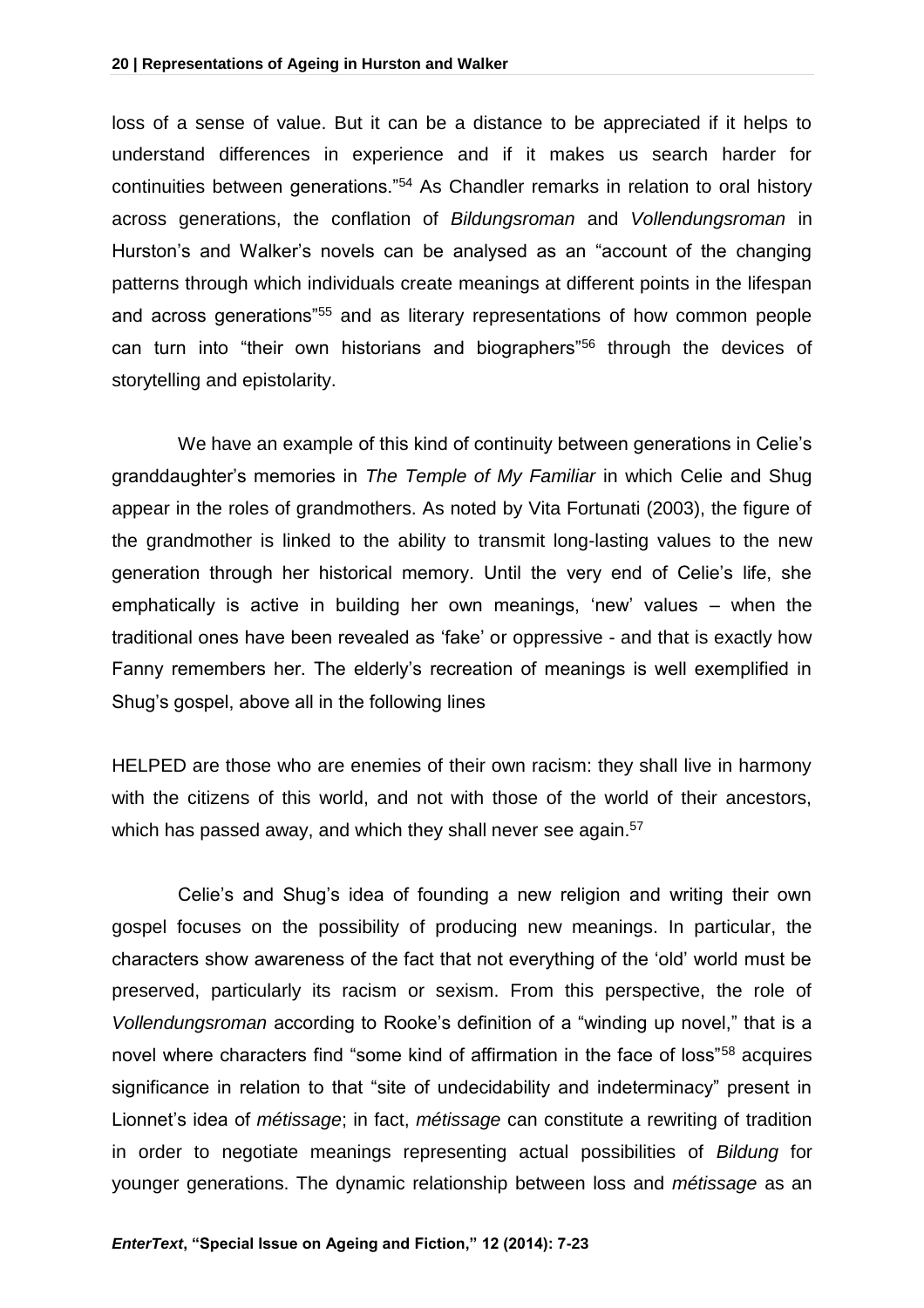indeterminate position open to multiple possibilities underlines the importance of intersectionality in the analysis of the ageing process as a possibility of empowerment through loss. In fact, the several coordinates constituting the characters' identities are not mere elements leading to exponential degrees of jeopardy during their lifespan, but intersect in various ways generating possibilities for expression and creation. From this perspective, the representation of ageing both in Hurston's *Their Eyes Were Watching God* and Walker's *The Color Purple*  represents experiences as processes of signification through which identities can be constructed and find expression according to de Lauretis's theoretical definition of experience as a process through which subjectivity can speak, even while being "at odds with language." Experience is neither essentialized nor absent, but has possibilities for political expression especially important in the representation of people who have been traditionally disempowered because of gender, ethnicity, class, and/or age. By reading *Their Eyes Were Watching God* and the *Color Purple* as examples of *Vollendungsromane*, the connections between different stages of life become visible thanks to the interplay between "continuity and change across the life span<sup>"59</sup> while the intersectional approach is useful in analyzing how age is not a mere addition to earlier forms of oppression in an impregnable network of power relations, but rather constitutes an opportunity for challenging the status quo and providing new meanings to one's identity and life experiences. In the process of meaning production the role of the voice is pivotal in the creative recollection of memories in order to make the text alive, vibrant in the very fabric of this passage from *Their Eyes Were Watching God* in which Janie summons her soul:

(…) Of course he wasn't dead. He could never be dead until she herself had finished feeling and thinking. The kiss of his memory made pictures of love and light against the wall. Here was peace. She pulled in her horizon like a great fish-net. Pulled it from around the waist of the world and draped it over her shoulder. So much of life in its meshes! She called in her soul to come and see. $60$ 

The acquisition of a voice marks the passage from a youth characterized by silence and subordination to a later stage of life in which the characters shape both actions and memories. Janie's and Celie's voices mark the opening of the stage of *Bildung*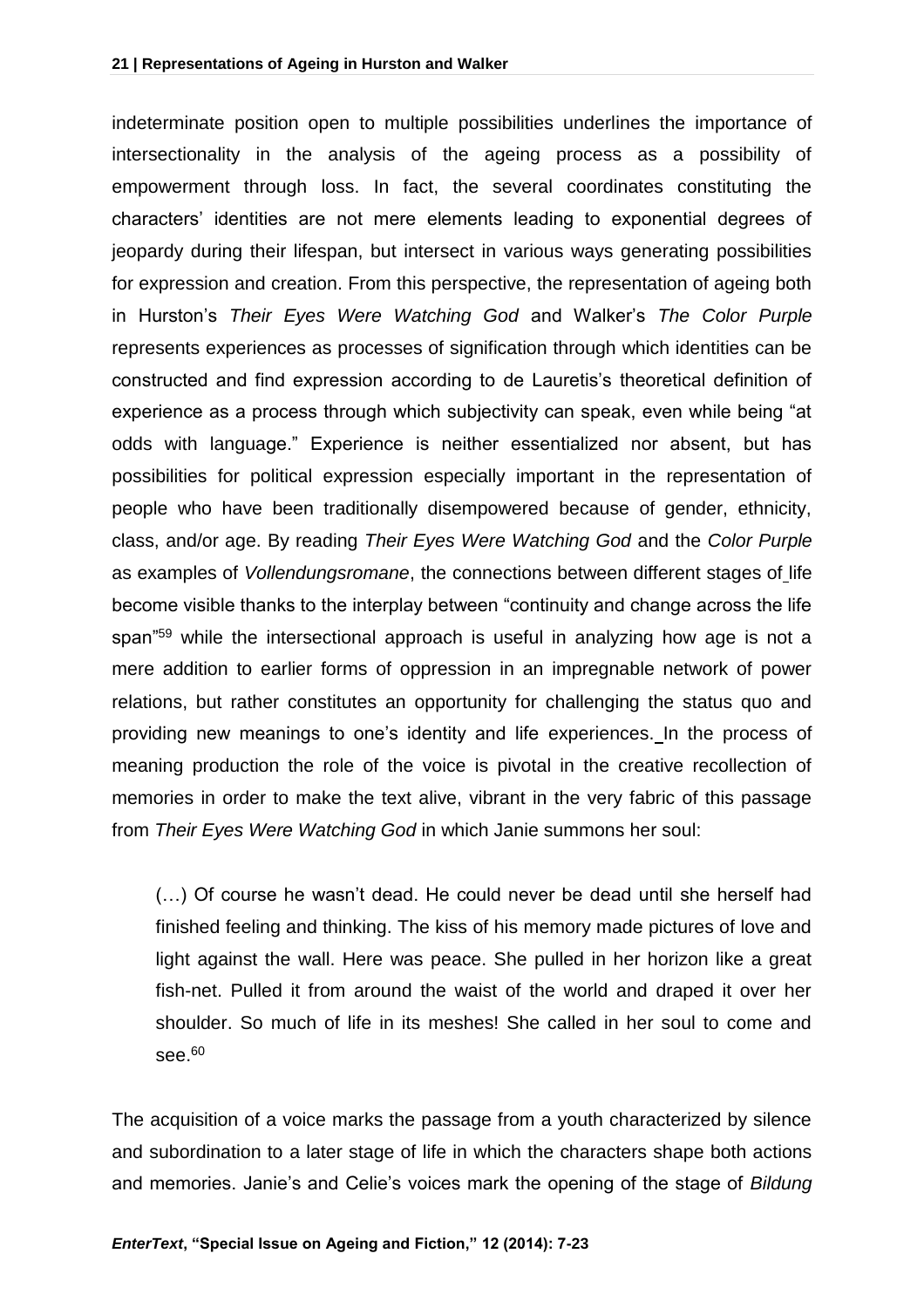to that of *Vollendung*. Weaving their texts they finally make them live as narrative forms of resistance against silencing and death.

<sup>2</sup> Molly Hite, "Romance, Marginality, Matrilineage: Alice Walker's *The Color Purple* and Zora Neale Hurston's *Their Eyes Were Watching God*," *NOVEL: A Forum on Fiction*, Vol. 22, No. 3 (Spring, 1989), 258.

<sup>5</sup> Carol Lazzaro-Weis, "The Female 'Bildungsroman:' Calling It into Question," *NWSA Journal*, Vol. 2, No. 1 (Winter, 1990), 23.

<sup>6</sup> Annis Pratt, *Archetypal Patterns in Women's Fiction* (Bloomington, IN: Indiana University Press, 1981), 14-15.

<sup>7</sup> Sirma Bilge and Ann Denis, "Introduction: Women, Intersectionality and Diasporas," *Journal of Intercultural Studies*, Vol. 31, No. 1 (February 2010), 3.

<sup>8</sup> Clenora Hudson-Weems, "The Tripartite Plight of African-American Women as Reflected in the Novels of Hurston and Walker," *Journal of Black Studies*, Vol. 20, No. 2 (Dec. 1989), 192.

<sup>9</sup> Mike Featherstone and Mike Hepworth, "Images of Ageing." In J. Bond, P. Coleman, and S. Peace (eds.), *Ageing in Society: An Introduction to Social Gerontology* (London: Sage Publications, 1993), 308.

<sup>10</sup> Sara Munson Deats and Lagretta Tallent Lenker (eds.), *Aging and Identity: A Humanities Perspective* (Westport, CT: Praeger Publishers, 1999), 17.

<sup>11</sup> Zora Neale Hurston, *Their Eyes Were Watching God* (New York: Harper & Row, 1990: 1937), 2. <sup>12</sup> Featherstone and Hepworth, 322.

<sup>13</sup> Ibid., 327.

<sup>14</sup> Ibid., 326.

<sup>15</sup> Bonnie Braendlin, "Alice Walker's The Temple of My Familiar as Pastiche," *American Literature*, Vol. 68, No. 1 (Mar. 1996), 51.

 $16$  Ibid.

 $17$  Ibid.

<sup>18</sup> Maria Karafilis, "Crossing the Borders of Genre: Revisions of the *Bildungsroman* in Sandra Cisneros's 'The House on Mango Street' and Jamaica Kincaid's 'Annie John,'" *The Journal of the Midwest Modern Language Association*, Vol. 31, No. 2 (Winter, 1998), 63.

<sup>19</sup> Ibid., 64.

<sup>20</sup> Ibid., 65.

<sup>21</sup> Charlotte Goodman, "The Lost Brother, the Twin: Women Novelists and the Male-Female Double Bildungsroman," *NOVEL: A Forum on Fiction*, Vol. 17, No. 1 (Autumn, 1983), 29.

<sup>22</sup> Constance Rooke, "Old Age in Contemporary Fiction: A New Paradigm of Hope." In T. R. Cole, D. D. Van Tassel, and R. Kastenbaum (eds.), *Handbook of The Humanities and Aging* (New York: Springer Publishing Company, 1992), 248.

<sup>23</sup> Lazzaro-Weis, 17.

<sup>24</sup> Ibid.

<sup>25</sup> Ibid., 22.

<sup>26</sup> Ibid., 23.

<sup>27</sup> Leigh Anne Duck, "Go There Tuh Know There: Zora Neale Hurston and the Chronotype of the Folk," *American Literary History*, Vol. 13, No. 2 (Summer, 2001), 278.

<sup>28</sup> Hurston, 67-68.

<sup>29</sup> Carl D. Malmgren, "From Work to Text:' The Modernist and (Post)Modernist Künstlerroman," *NOVEL: A Forum on Fiction*, vol. 21, No. 1 (Autumn 1987), 8.

<sup>30</sup> Anne M. Wyatt Brown, "Creativity in Midlife: The Novels of Anita Brookner," *Journal of Aging Studies*, Vol. 3, No. 2 (Summer 1989), 176.

<sup>31</sup> Hite, 271.

<sup>32</sup> Ibid., 272.

<sup>33</sup> John Bond and Peter Coleman, "Ageing into the Twentieth-First Century," 339.

 $\overline{a}$ **Endnotes**

<sup>1</sup> Alice Walker, *In Search of Our Mothers' Gardens: Womanist Prose* (San Diego: Harcourt, Brace, Jovanovich, 1983), 86.

<sup>3</sup> Teresa de Lauretis, *Alice Doesn't: Feminism, Semiotics, Cinema* (London: Macmillan Press, 1984), 182.

<sup>4</sup> Mike Hepworth, *Stories of Ageing* (Buckingham: Open University Press, 2000), 2.